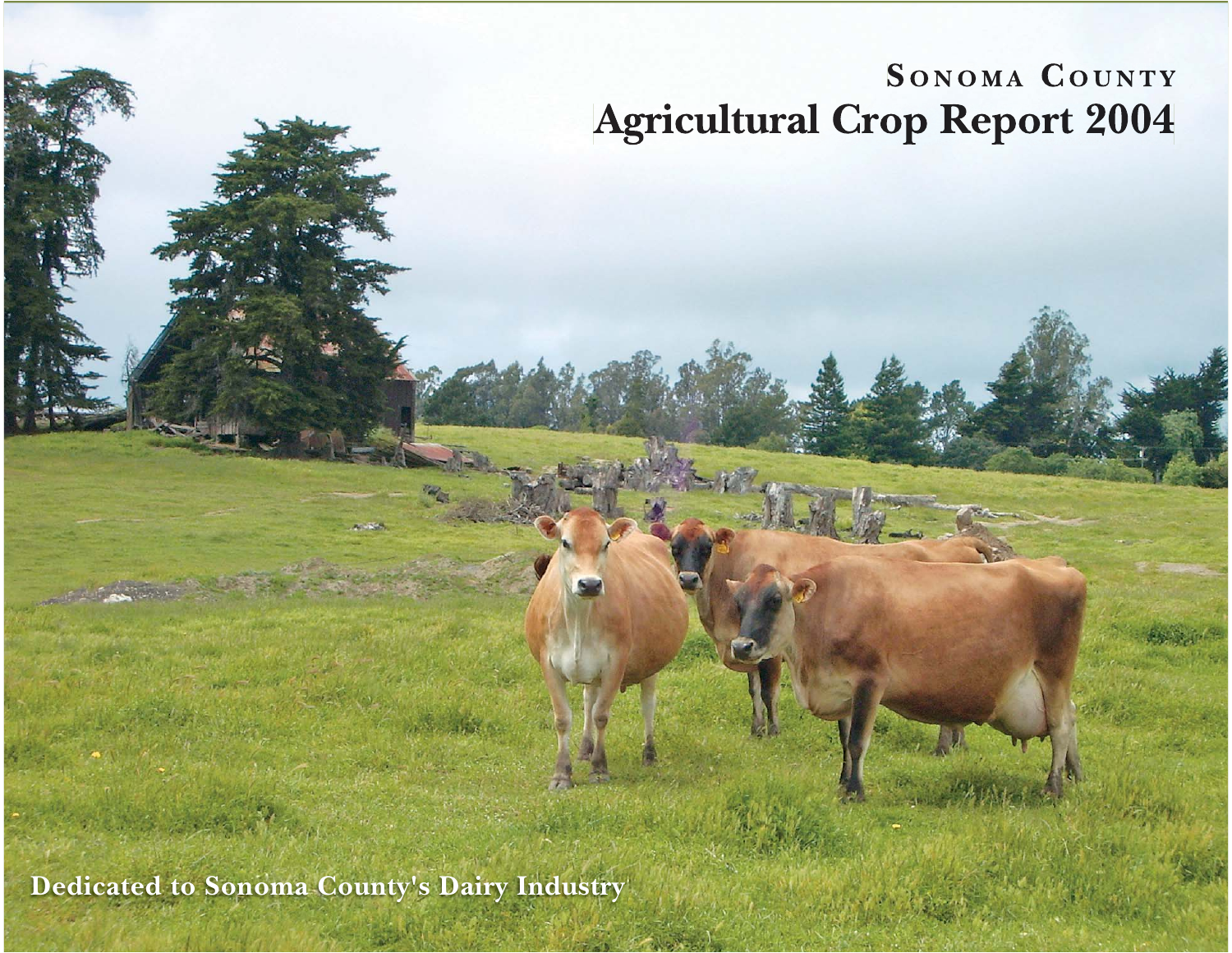#### **Honoring**

# **John Westoby**

**serving as Sonoma County Agricultural Commissioner/Sealer** 



John retired in July 2004 after dedicating 31 years to Fresno, San Francisco, and Sonoma counties' agricultural departments and the many important programs serving their communities.

John served as Agricultural Commissioner of Sonoma County from 1998 to 2004. John's accomplishments include implementation of the Vineyard Erosion and Sedimentation Control Ordinance and the Glassy-winged Sharpshooter programs, and the completion and move to our department's new building. One of John's greatest qualities is his ability to establish and maintain strong relationships. This ability comes from John's natural and genuine respect and caring for people, and makes his accomplishments and many other collaborative efforts possible.

John's contributions to Sonoma County will forever be remembered.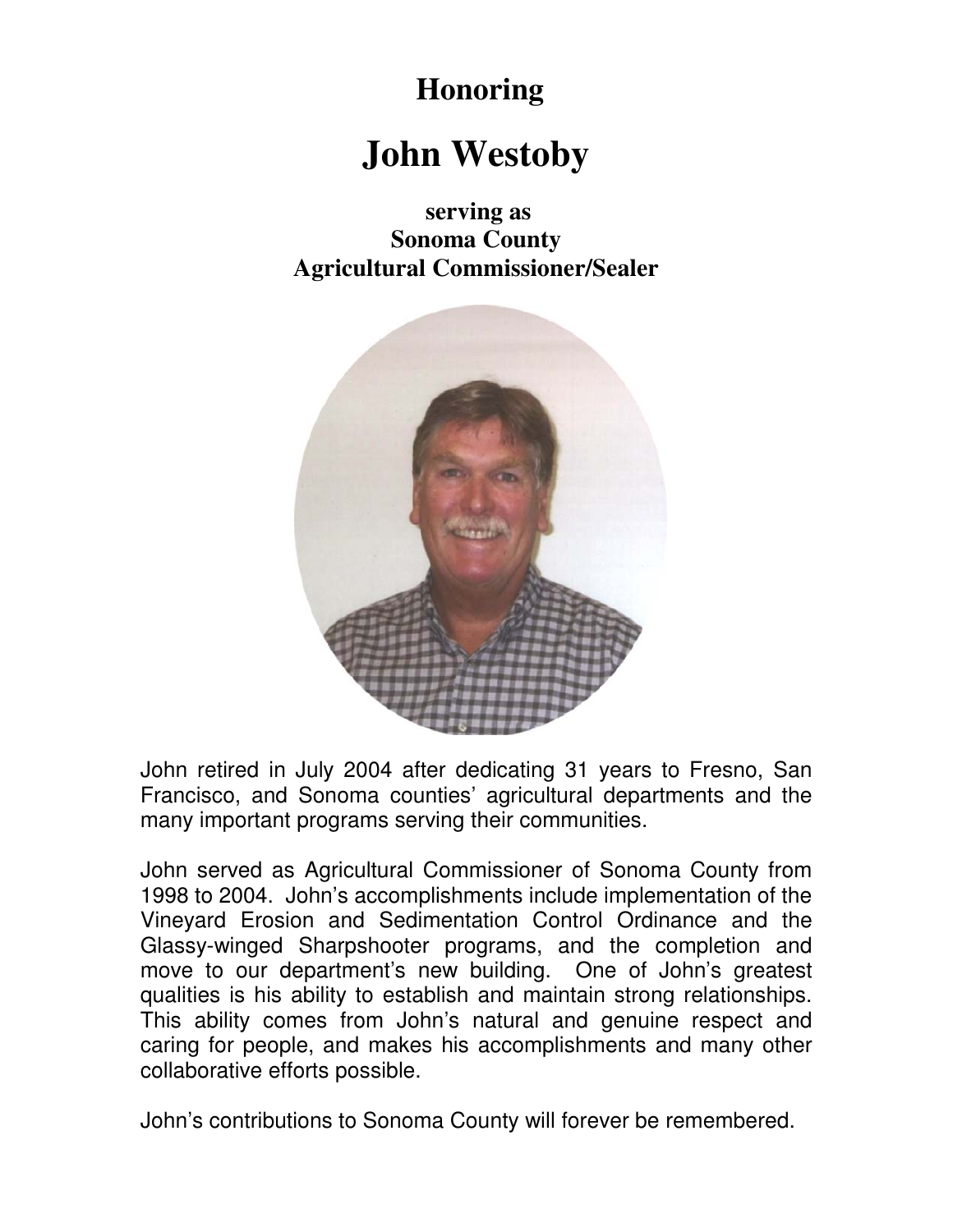OFFICE OF THE AGRICULTURAL COMMISSIONER

INDUSTRY **SECREATION** ALIFORN

**A.G. Kawamura**, Secretary **June 2005 A.G. Kawamura**, Secretary California Department of Food and Agriculture

and

The Honorable Board of Supervisors of Sonoma County: **Valerie Brown** – First District **Paul L. Kelley** – Fourth District **Mike Kerns** – Second District **Mike Reilly** – Fifth District **Tim Smith** - Third District, Chairman

It is with pleasure that I present to you the 2004 Sonoma County Crop Report as pursuant to Section 2279 of the California Food and Agricultural Code. The reported production value for 2004 was \$525,992,600 representing a 2.9 percent increase from the 2003 value of \$511,268,100. This report reflects the gross production values and not the net income or costs of production for an individual producer.

This year's crop report celebrates the dairy industry, which in 2004 reported a record value of \$98.8 million for market and manufacturing milk. While production levels have declined slightly, the value per unit continues to rise, and is reflected in the \$19.3 million increase in value for 2004. Also contributing to this year's increased production value is a \$1.7 million gain in nursery product values due primarily to higher prices.

In 2004 decreases in values were seen in wine grapes, apples, and vegetables crops. The value for wine grapes continue to lead farm production values at \$309,871,300, however this does represent a \$3,205,300 decrease from 2003. This decrease can be attributed to a \$78 reduction in average price paid per ton; nonetheless, this is less of a reduction than seen in 2003 (\$108). Overall wine grape production was up by 5,015 tons due primarily to higher yields.

This year also saw the apple and vegetable crop production values decrease by \$1.5 million and \$739,000 respectively. The decrease in apple values can be attributed to reduced prices and yields for late apples. However, the value for Gravenstein apples increased by \$659,000.

Appreciation goes to the growers, producers, ranchers, and others who provided vital information making this report possible. I would also like to give credit to Cree Morgan for his efforts in producing this report, and to Marilyn Vernon, Laura Knudsen, and Deanna McAulay for their assistance and support in this project.

Respectfully submitted,

Lisa Correia, Agricultural Commissioner/Sealer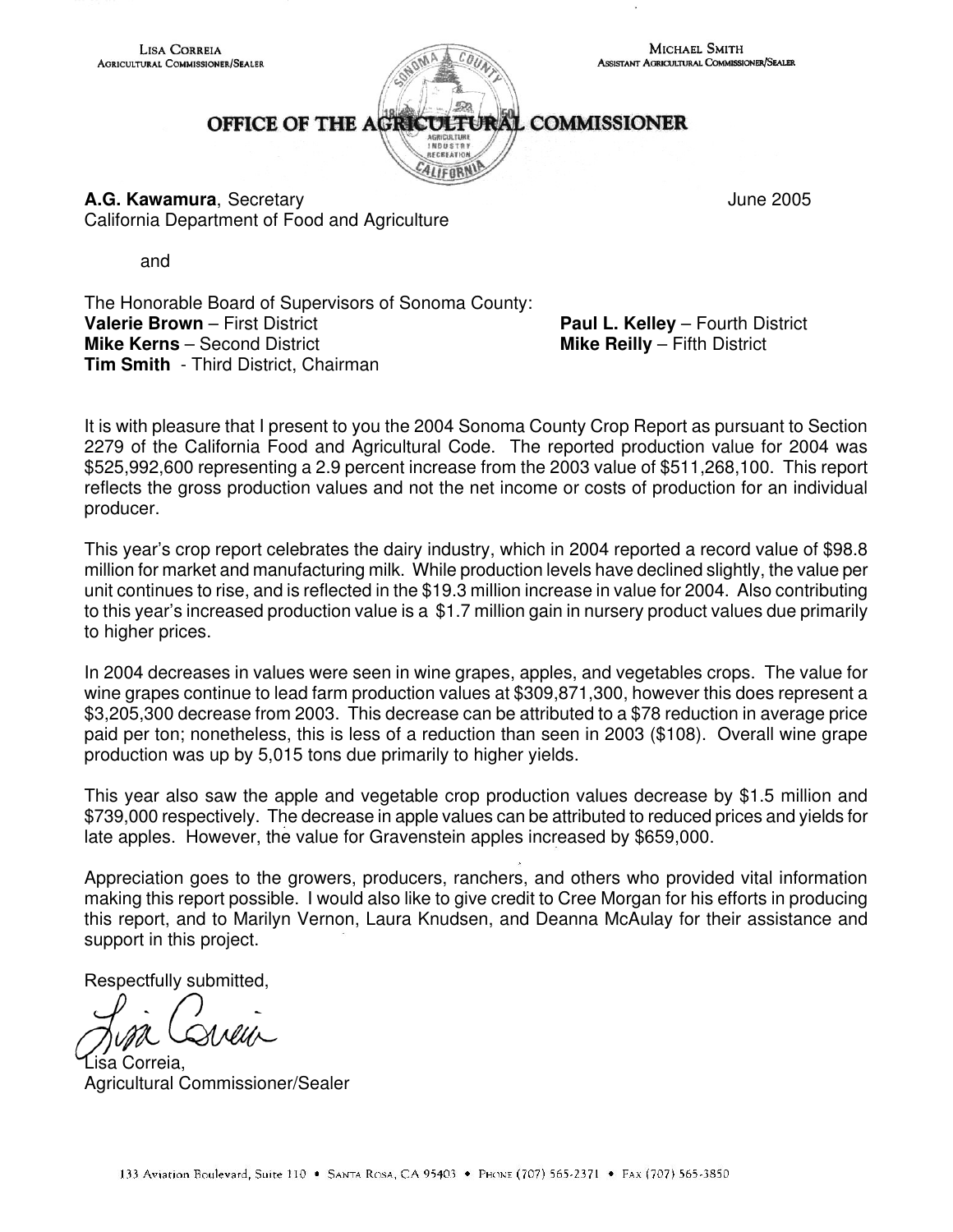# Table of Contents

| <b>Celebrating Sonoma County's Dairy Industry </b> | 1                |
|----------------------------------------------------|------------------|
|                                                    | $\boldsymbol{2}$ |
|                                                    | 3                |
|                                                    | 3                |
|                                                    | 4                |
|                                                    | 4                |
|                                                    | 4                |
|                                                    | 5                |
|                                                    | 5                |
|                                                    | 6                |
|                                                    | 8                |
|                                                    | 8                |
|                                                    | 8                |
|                                                    | 9                |
|                                                    | 9                |
|                                                    | <b>10</b>        |
|                                                    | <b>10</b>        |
|                                                    | 11               |
|                                                    | 12               |

*Note: The crop values stated in this report are based on grower submitted surveys and data provided by state agencies. Numbers are rounded to the hundreds place.*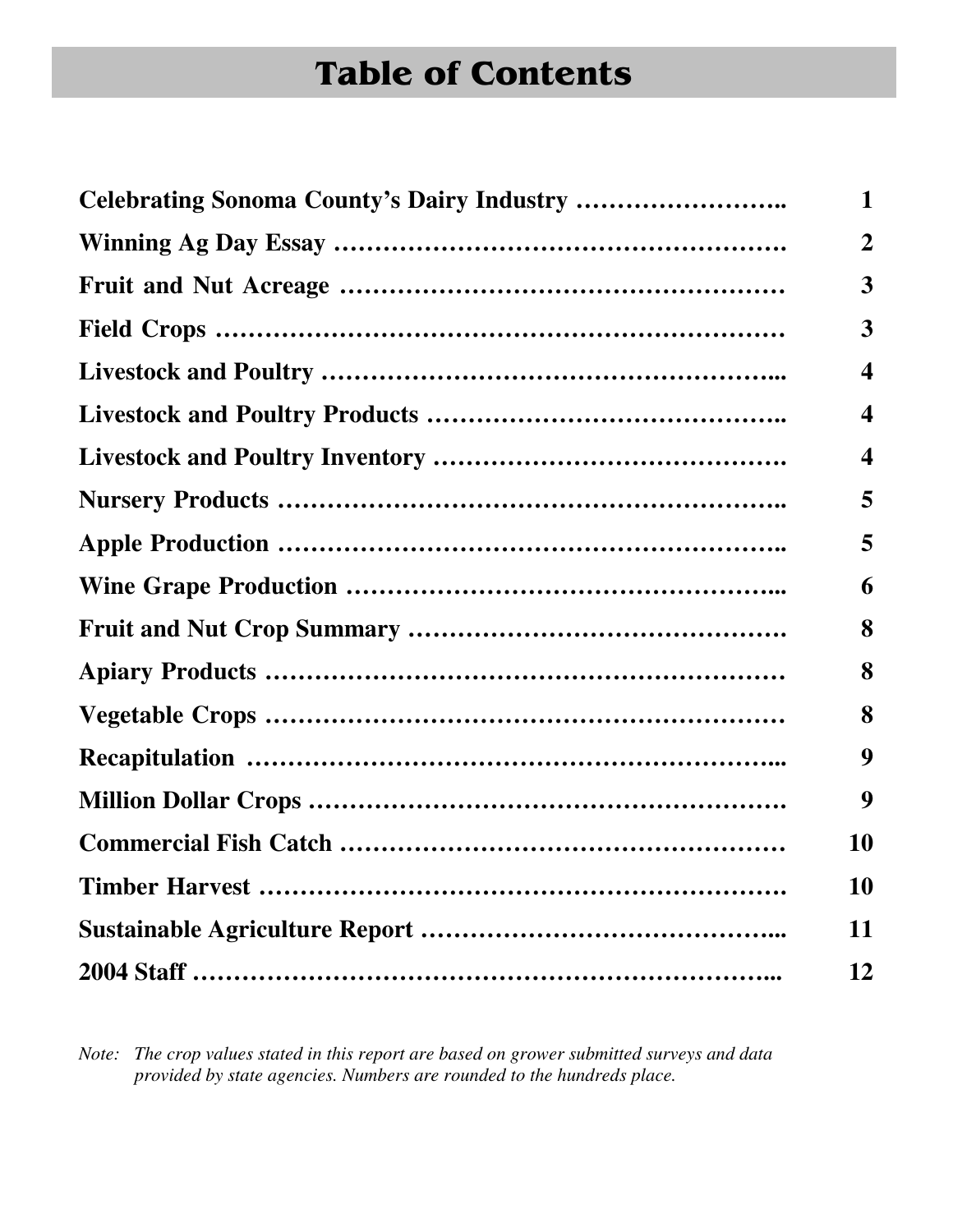#### **Celebrating Sonoma County's Dairy Industry**

*"I firmly believe, from what I have seen, that this is the chosen spot of all this earth as far as Nature is concerned." --*Luther Burbank, on his arrival in Santa Rosa in 1875

Luther Burbank believed Sonoma County to be an exceptional place. All of us who live here know the special magic of Sonoma County's climate, features, and natural beauty. This is especially true in regards to our agriculture. Sonoma County produces award-winning wines, vegetables and fruits, and as highlighted by of this year's crop report, high quality dairy products.

Sonoma County's cool temperatures and long grass-growing seasons make it ideal for producing high quality milk. This is true for both traditional cow dairies, and specialty goat and sheep dairies. Sonoma County contains approximately 80 cow dairies, comprising 3.9% of the state's total dairies. Our dairies are generally smaller than the statewide average, with 374 cows per dairy compared with a statewide average of 825. Despite our smaller herds, we still produced over 75 million gallons of milk



for a total value of \$98,815,000*.* This equates to 1.8% of the states total milk production (by volume). Approximately 36 million gallons of milk was processed in Sonoma County in 2004. In addition to fluid milk sales, these efforts produced nearly 13 million pounds of cheese, generating over \$21.5 million in revenue.

One challenge facing our dairies is higher production costs. In 2004, it was estimated that it cost Sonoma County dairies 11% more to produce their milk as compared with California's average. Fortunately, our dairies are known for producing fresh, topquality milk with a high fat, solids, and protein content. This is reflected in an 8% higher average price paid for Sonoma County milk. This reputation is helping our producers market their products and remain sustainable.

Recently, small groups of specialty cheesemakers have begun producing unique and flavorful cheeses in Sonoma County. These "artisan" cheesemakers are producing award-winning cheeses that are a perfect complement to the award winning wines of Sonoma County. Many of these cheesemaking operations have been developed to supplement traditional dairy operations, as the high value cheeses produced help offset high production costs.

There are also growing markets for organic milk. Currently, Sonoma County has seven dairies registered with the California Department of Agriculture as organic. In addition to cows, goats and sheep are increasingly being raised for their milk in Sonoma County. These operations are also producing high quality, world-renowned cheeses.

For this year's crop report we surveyed cow, goat, and sheep artisan cheesemakers, and discovered that there were almost 1.3 million gallons of milk processed by these operations. This translates to over one million pounds of cow, goat, and sheep cheese produced in 2004 alone. This includes aged and fresh cheeses, ice creams, and yogurts. Overall, these operations created retail products valued at over \$8.5 million for 2004.

Like its other agricultural industries, Sonoma County's dairies and cheesemakers have found unique ways to continue the historic traditions of the past, while creating products for new markets in the future. In this increasingly competitive economic climate, our dairies must work harder to find innovative ways to maintain and expand their market share. This year's crop report is dedicated to the perseverance, ingenuity, and hard work of Sonoma County's dairy producers.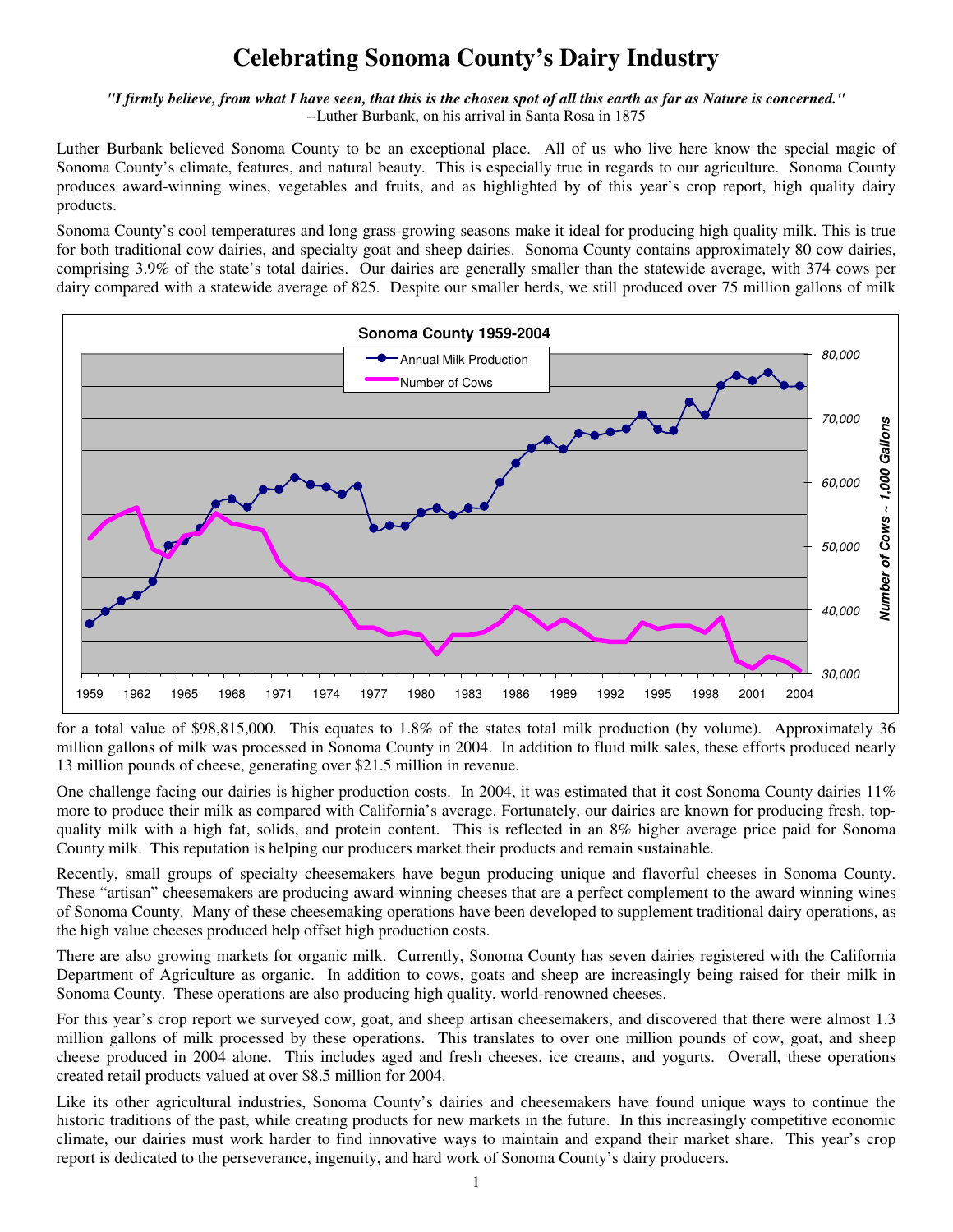#### Winning Ag Day Essay

To Live On a Farm

Jean Trompeter, 4th grade Guadalupe Private School, Mrs. Bertoli

 $\mathcal S$ o define living on a farm one would find that a definition of farm is first needed.  $\mathfrak A$  farm is a piece of land on which crops or animals are raised.

It is on the farm that crops are cultivated and brought forth into the community for the betterment of society. This is evident in the wholesome food we find in our grocery stores to meet our nutritional requirements. Life on a farm would be a lot of hard work and fun at the same time. Farming is a huge responsibility. To farm the land is to depend on many variable factors. These variants include weather, natural resources, and human accountability.

When all these things are in order crops can be plentiful and abundant. If even one of these elements is missing, the whole process can be ruined. To live on a farm is to embrace the miraculous life cycle.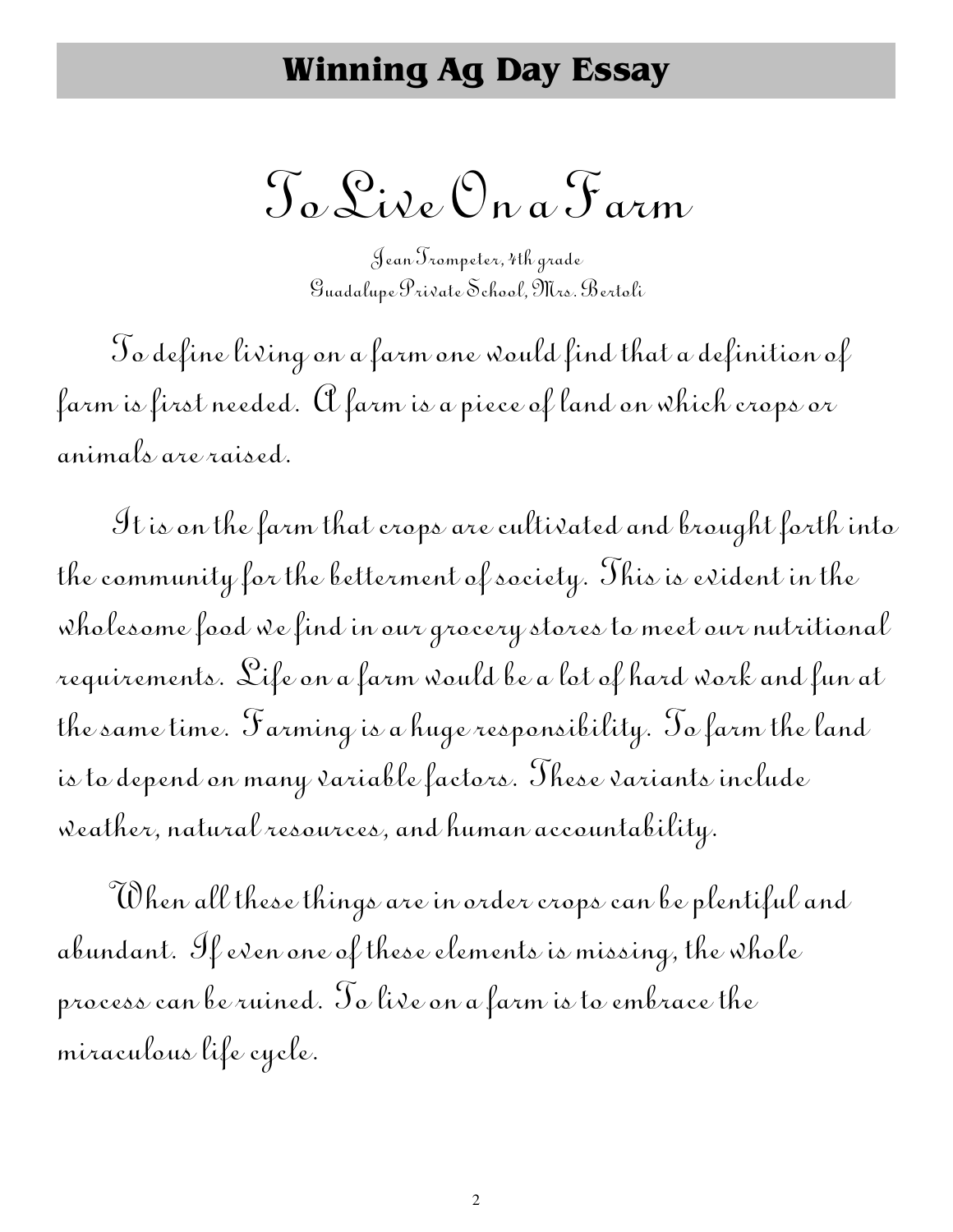### Fruit and Nut Acreage

| <b>Crop</b>          | <b>Bearing</b> | <b>Non-Bearing</b> | <b>Total</b> |  |
|----------------------|----------------|--------------------|--------------|--|
| Apples               | 3,027          |                    | 3,034        |  |
| Grapes (wine)        | 50,010         | 10,054             | 60,065       |  |
| Kiwi                 | 20             | 0                  | 20           |  |
| Olives               | 247            | 138                | 385          |  |
| Peaches              | 20             | 0                  | 20           |  |
| Pears                | 94             |                    | 95           |  |
| Plums (incl. Prunes) | 13             | 0                  | 13           |  |
| Walnuts              | 77             | 0                  | 77           |  |
| Miscellaneous        | 76             | 0                  | 76           |  |
| <b>Total Acreage</b> | 53,584         | 10,200             | 63,784       |  |

## Field Crops

|                     |     |      | <b>Harvested</b> | Ton/  | <b>Total</b> |              | <b>DOLLAR VALUE</b> |                 |
|---------------------|-----|------|------------------|-------|--------------|--------------|---------------------|-----------------|
| <b>Crop</b>         |     | Year | Acreage          | Acre  | <b>Tons</b>  | <b>Units</b> | \$/Unit             | <b>Total</b>    |
| Hay, Oat            |     | 2004 | 5,979            | 2.30  | 13,735       | ton          | \$<br>89.14         | \$<br>1,224,300 |
|                     |     | 2003 | 5,500            | 3.15  | 17,339       | ton          | \$<br>79.67         | \$<br>1,381,400 |
| Hay, Volunteer      |     | 2004 | 205              | 2.61  | 535          | ton          | \$<br>58.50         | \$<br>31,300    |
|                     |     | 2003 | 372              | 2.18  | 810          | ton          | \$<br>40.28         | \$<br>32,700    |
| Green Chop          | (A) | 2004 | 288              | 10.99 | 3,164        | ton          | \$<br>12.14         | \$<br>38,400    |
|                     |     | 2003 | 598              | 7.24  | 4,331        | ton          | \$<br>15.89         | \$<br>68,900    |
| Oats, Grain         |     | 2004 | 1,290            | 0.88  | 1,139        | ton          | \$<br>118.00        | \$<br>134,400   |
|                     |     | 2003 | 1,702            | 5.25  | 8,936        | ton          | \$<br>155.92        | \$<br>260,300   |
| (A)<br>Silage, Corn |     | 2004 | 300              | 28.97 | 8,690        | ton          | \$<br>21.76         | \$<br>189,100   |
|                     |     | 2003 | 385              | 23.81 | 9,165        | ton          | \$<br>18.13         | \$<br>166,200   |
| Silage, Oat         | (A) | 2004 | 4,066            | 11.24 | 45,685       | ton          | \$<br>19.59         | \$<br>895,000   |
|                     |     | 2003 | 3,847            | 12.40 | 47,697       | ton          | \$<br>22.08         | \$<br>1,053,200 |
| <b>Straw</b>        |     | 2004 |                  |       |              |              |                     | \$<br>97,800    |
|                     |     | 2003 |                  |       |              |              |                     | \$<br>23,700    |
| Miscellaneous       | (B) | 2004 |                  |       |              |              |                     | \$<br>219,500   |
|                     |     | 2003 |                  |       |              |              |                     | \$<br>248,500   |
| Pasture, Irrigated  | (C) | 2004 | 7,443            |       |              | acre         | \$<br>100.00        | \$<br>744,300   |
|                     |     | 2003 | 8,329            |       |              | acre         | \$<br>100.00        | \$<br>832,900   |
|                     |     | 2004 | 403,531          |       |              | acre         | \$<br>10.00         | \$<br>4,035,400 |
| Rangeland*          | (C) | 2003 | 284,747          |       |              | acre         | \$<br>10.00         | \$<br>2,847,500 |
| <b>TOTAL</b>        |     | 2004 |                  |       |              |              |                     | \$<br>7,609,500 |
|                     |     | 2003 |                  |       |              |              |                     | \$<br>6,915,300 |

(A) much of the green chop and silage is not sold but used on the farm-- value is determined by it's feed equivalent

(B) includes alfalfa, barley, safflower, wheat, rye, vetch, Sudan, etc.

(C) Potential grazing value as calculated from Assessor's rolls

\*Category was previously broken out into Grassland and Woodland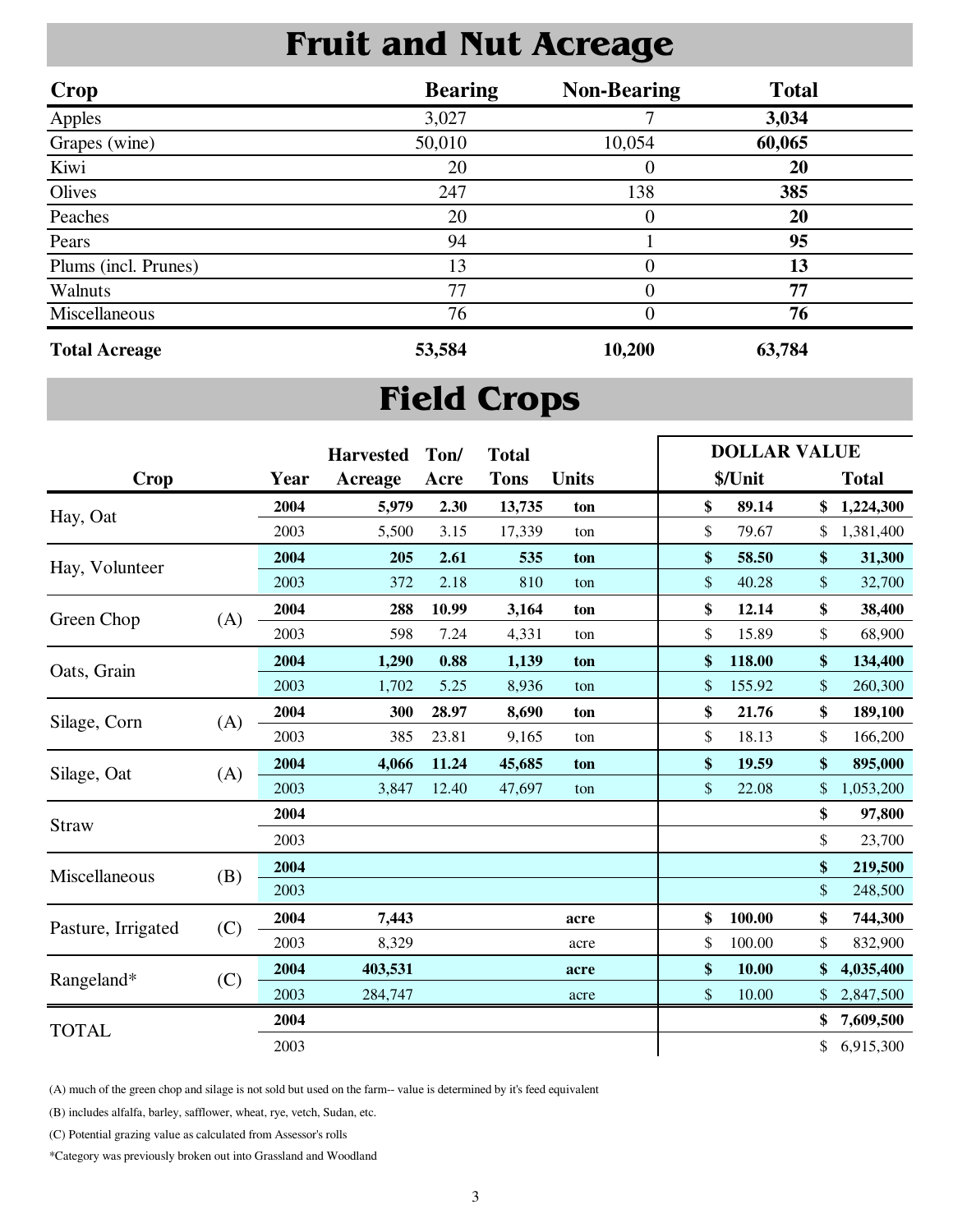# Livestock and Poultry

|                   |      | <b>Number</b><br>of | <b>Total</b><br>Live |      | Dollar Value |               |              |
|-------------------|------|---------------------|----------------------|------|--------------|---------------|--------------|
| <b>Item</b>       | Year | Head                | Weight               | Unit | \$/Unit      |               | <b>Total</b> |
| Cattle/Calves     | 2004 | 34,572              | 183,420              | cwt. | \$<br>76.04  | \$            | 13,947,000   |
|                   | 2003 | 34,478              | 179,954              | cwt. | \$<br>68.75  | \$            | 12,372,100   |
| Sheep/Lambs       | 2004 | 20,052              | 21,462               | cwt. | \$81.15      | \$            | 1,741,600    |
|                   | 2003 | 17,775              | 18,956               | cwt. | \$<br>78.95  | \$            | 1,496,600    |
| Hogs              | 2004 | 1,500               | 3,584                | cwt. | \$<br>47.01  | \$            | 168,500      |
|                   | 2003 | 1,677               | 4,005                | cwt. | \$<br>43.00  | \$            | 138,100      |
| Miscellaneous (A) | 2004 |                     |                      |      |              | $\mathbf{\$}$ | 39,117,600   |
|                   | 2003 |                     |                      |      |              | \$            | 40,886,800   |
| <b>TOTAL</b>      | 2004 |                     |                      |      |              | \$            | 54,974,700   |
|                   | 2003 |                     |                      |      |              | \$            | 54,893,600   |

(A) includes chicks, ducks, turkey poults, fryers, roasters, turkeys, etc.

# Livestock and Poultry Products

|                     |      |                   |      |                       | Dollar Value |              |
|---------------------|------|-------------------|------|-----------------------|--------------|--------------|
| <b>Item</b>         | Year | <b>Production</b> | Unit | \$/Unit               |              | <b>Total</b> |
|                     | 2004 | 6,451,816         | cwt. | \$<br>15.29           | \$           | 98,648,300   |
| Milk, Market        | 2003 | 6,459,424         | cwt. | \$<br>12.28           | \$           | 79,321,800   |
| Milk, Manufacturing | 2004 | 10,966            | cwt. | $\mathbf{s}$<br>15.20 | \$           | 166,700      |
|                     | 2003 | 12,492            | cwt. | \$<br>11.82           | \$           | 147,700      |
| Wool                | 2004 | 131,450           | lb.  | \$<br>0.36            | \$           | 47,400       |
|                     | 2003 | 119,500           | lb.  | \$<br>0.40            | \$           | 47,800       |
| Miscellaneous       | 2004 |                   |      |                       | \$           | 11,900,300   |
| Products $(B)$      | 2003 |                   |      |                       | $\mathbb{S}$ | 13,195,800   |
| <b>TOTAL</b>        | 2004 |                   |      |                       | \$           | 110,762,700  |
|                     | 2003 |                   |      |                       | \$           | 92,713,100   |

(B) includes market duck eggs, turkey hatching eggs, chicken eggs for consumption, egg bi-products, and goat milk

#### Livestock and Poultry Inventory

(Number of head as of January 1, 2005—furnished by California Agricultural Statistics Service)

| Item                   |                                                                                        | Number           |
|------------------------|----------------------------------------------------------------------------------------|------------------|
|                        | Cattle and Calves (all)                                                                | 81,000           |
|                        | Milk Cows and heifers<br>2 years and over<br>Beef cows and heifers<br>2 years and over | 30,500<br>13,000 |
|                        | Sheep and Lambs (all)                                                                  | 12,100           |
| Hogs                   |                                                                                        | 1,377            |
|                        | Laying Hens and Pullets                                                                | 882,316          |
| Goats                  |                                                                                        | 1,400            |
| <b>Turkey Breeders</b> |                                                                                        | 37,332           |
| Horses                 |                                                                                        | 14,595           |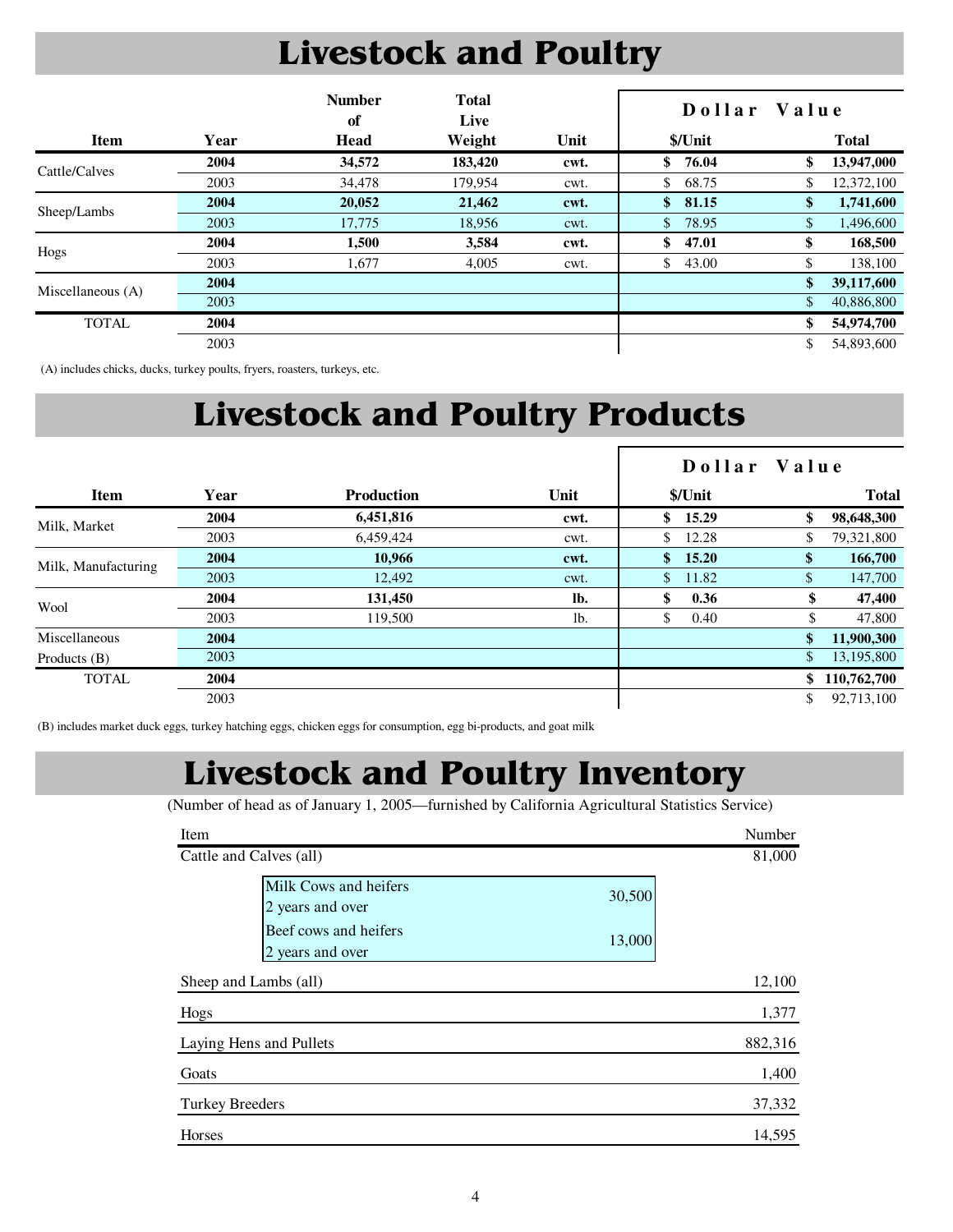### Nursery Products

#### **DOLLAR VALUE**

| <b>Item</b>            | Year | <b>Units Sold</b> | Unit     | \$/Unit     | <b>Total</b>                   |
|------------------------|------|-------------------|----------|-------------|--------------------------------|
| Grapevines (A)         | 2004 |                   | plant/   |             | \$<br>920,600                  |
|                        | 2003 |                   | cuttings |             | \$<br>1,520,500                |
| Ornamentals (B)        | 2004 | 1,336,815         | plant    | \$<br>7.70  | 10,295,900<br>\$               |
|                        | 2003 | 1,547,755         | plant    | \$<br>6.23  | 9,639,100                      |
| <b>Bedding Plants</b>  | 2004 | 94,398            | flat     | \$<br>17.15 | $\boldsymbol{\$}$<br>1,618,600 |
|                        | 2003 | 107,288           | flat     | \$<br>14.36 | 1,540,900<br>\$                |
|                        | 2004 |                   |          |             | \$<br>5,240,300                |
| <b>Cut Flowers</b>     | 2003 |                   |          |             | \$<br>3,596,300                |
| <b>Christmas Trees</b> | 2004 | 11,431            | each     | \$<br>40.55 | \$<br>463,500                  |
|                        | 2003 | 9,271             | each     | \$<br>38.54 | \$<br>357,300                  |
| Miscellaneous          | 2004 |                   |          |             | 10,138,200<br>\$               |
| Products $(C)$         | 2003 |                   |          |             | \$<br>10,306,000               |
| <b>TOTAL</b>           | 2004 |                   |          |             | 28,677,100                     |
|                        | 2003 |                   |          |             | \$26,960,100                   |

(A) includes field grown, non-grafted, bench grafts, greenhouse propagation

(B) average unit price includes all type trade containers

(C) includes deciduous fruit and nut trees, liners, bulbs, forest seedlings, house plants, orchids, cacti, herbaceous perennials, dry flowers, turf and wreaths

### Apple Production

|             |               |      | <b>Bearing</b> | Tons/ | <b>Total</b> |              |        |              | <b>Dollar Value</b> |                 |
|-------------|---------------|------|----------------|-------|--------------|--------------|--------|--------------|---------------------|-----------------|
| Crop        |               | Year | Acres          | Acre  | Tons         |              | \$/Ton |              |                     | <b>Total</b>    |
| Gravenstein |               | 2004 | 929            | 8.35  | 7,759        | \$           | 194    |              |                     | \$<br>1,501,500 |
|             |               | 2003 | 926            | 5.58  | 5,171        | \$           | 163    |              |                     | \$<br>842,900   |
|             | Fresh         | 2004 |                |       | 739          | \$           | 408    | \$           | 301,400             |                 |
|             |               | 2003 |                |       | 451          | \$           | 361    | \$           | 162,700             |                 |
|             | Processed (A) | 2004 |                |       | 7,020        | \$           | 171    | \$           | 1,200,100           |                 |
|             |               | 2003 |                |       | 4,720        | \$           | 144    | \$           | 680,200             |                 |
| Late Apples |               | 2004 | 2,098          | 16.95 | 35,567       | \$           | 116    |              |                     | \$<br>4,116,100 |
|             |               | 2003 | 2,082          | 20.34 | 42,357       | \$           | 149    |              |                     | \$<br>6,323,700 |
|             | Fresh         | 2004 |                |       | 605          | \$           | 567    | \$           | 342,900             |                 |
|             |               | 2003 |                |       | 858          | \$           | 793    | \$           | 680,200             |                 |
|             | Processed (A) | 2004 |                |       | 34,962       | \$           | 108    | \$           | 3,773,200           |                 |
|             |               | 2003 |                |       | 41,499       | $\mathbb{S}$ | 136    | $\mathbb{S}$ | 5,643,500           |                 |
| Total       |               | 2004 | 3,027          | 14.31 | 43,326       |              |        |              |                     | \$<br>5,617,600 |
|             |               | 2003 | 3,008          | 15.80 | 47,528       |              |        |              |                     | \$<br>7,166,600 |

(A) includes canned, juice, vinegar, cider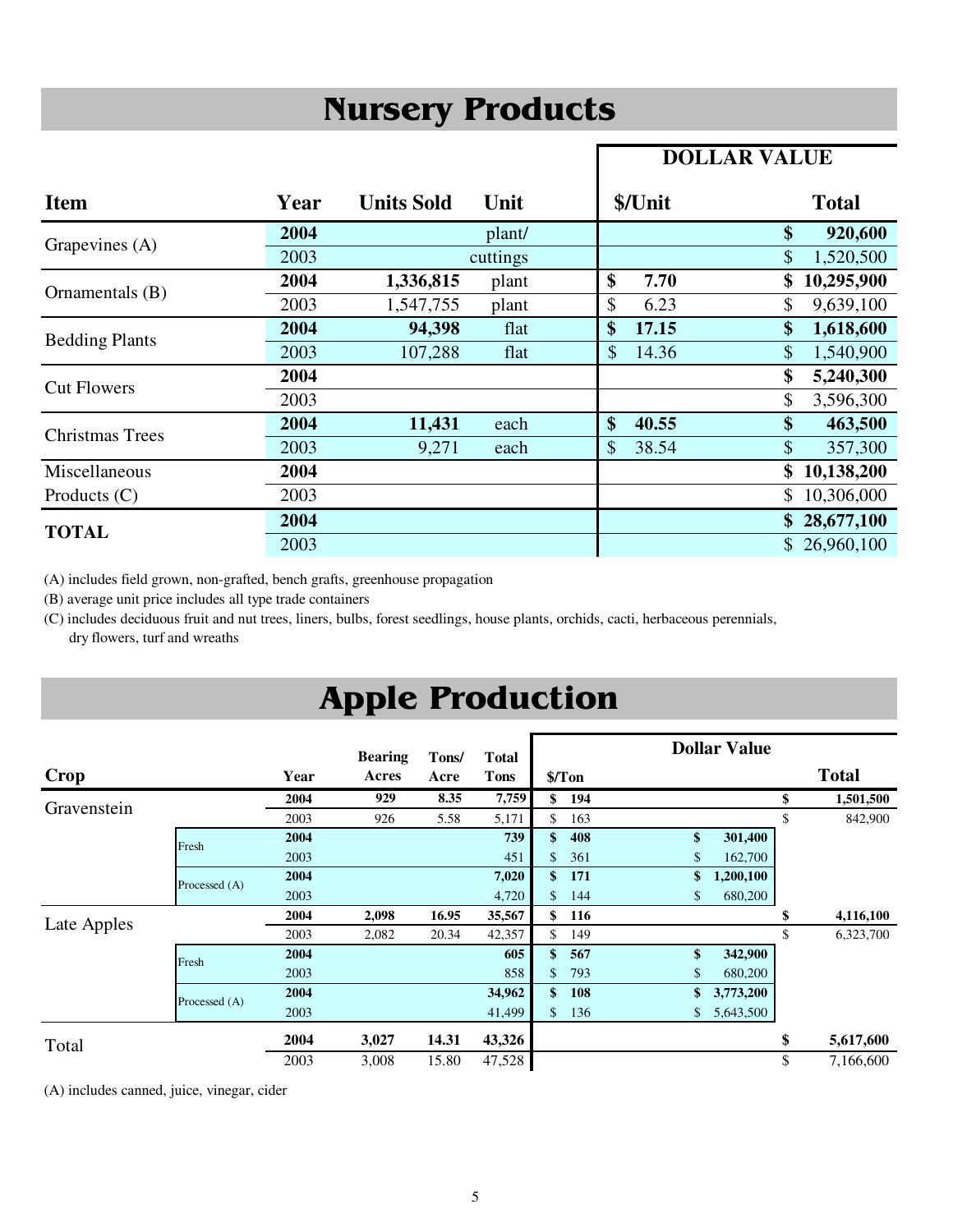# Wine Grape Production

|                               |                       |              |                      | <b>Acres</b>       |                      |                        |                 | <b>Production</b>    |                         |                            |
|-------------------------------|-----------------------|--------------|----------------------|--------------------|----------------------|------------------------|-----------------|----------------------|-------------------------|----------------------------|
|                               | <b>VARIETY</b>        | <b>YEAR</b>  | <b>BEARING</b>       | NON-BEARING        | <b>TOTAL</b>         | <b>TONS</b>            |                 | \$ PER TON           |                         | TOTAL VALUE                |
|                               | Cabernet Franc        | 2004<br>2003 | 603.1<br>612.0       | 87.2<br>75.0       | 690.2<br>687.0       | 1,692.1<br>1,813.2     | \$<br>$\$$      | 2,498.88<br>2,580.74 | \$<br>\$                | 4,228,400<br>4,679,400     |
|                               | Cabernet Sauv.        | 2004<br>2003 | 10,216.0<br>10,554.0 | 1,910.2<br>1,682.0 | 12,126.2<br>12,236.0 | 30,561.3<br>36,471.4   | \$<br>\$        | 2,397.71<br>2,537.94 | \$<br>\$                | 73,277,200<br>92,562,300   |
|                               | Carignane             | 2004<br>2003 | 185.7<br>183.0       | 9.1<br>3.1         | 194.8<br>186.1       | 418.9<br>397.5         | \$<br>$\$$      | 1,477.99<br>1,718.81 | \$<br>\$                | 619,200<br>683,300         |
|                               | Malbec                | 2004<br>2003 | 206.5<br>244.9       | 67.0<br>67.0       | 273.5<br>311.9       | 430.5<br>146.7         | \$<br>\$        | 2,419.96<br>2,503.24 | \$<br>\$                | 1,041,800<br>367,300       |
| $\bf R$<br>${\bf E}$          | Merlot                | 2004<br>2003 | 6,873.0<br>7,027.0   | 518.4<br>402.0     | 7,391.4<br>7,429.0   | 22,855.2<br>20,917.5   | \$<br>$\$$      | 1,663.90<br>1,768.89 | \$<br>$\$$              | 38,028,800<br>37,000,800   |
| $\mathbf D$                   | Meunier               | 2004<br>2003 | 109.0<br>109.0       | 14.0<br>13.0       | 123.0<br>122.0       | 471.3<br>572.6         | \$<br>\$        | 1,951.39<br>2,060.14 | \$<br>\$                | 919,700<br>1,179,700       |
| $\mathbf{V}$<br>$\mathbf{A}$  | Petite Sirah          | 2004<br>2003 | 356.0<br>357.0       | 93.0<br>55.0       | 449.0<br>412.0       | 1,256.0<br>1,194.3     | \$<br>$\$$      | 2,445.12<br>2,503.94 | \$<br>\$                | 3,071,100<br>2,990,500     |
| $\bf{R}$<br>$\mathbf I$       | Petite Verdot         | 2004<br>2003 | 134.6<br>144.0       | 37.1<br>31.0       | 171.6<br>175.0       | 444.8<br>400.1         | \$<br>\$        | 2,685.95<br>2,676.19 | \$<br>\$                | 1,194,800<br>1,070,800     |
| ${\bf E}$<br>T<br>$\mathbf I$ | <b>Pinot Noir</b>     | 2004<br>2003 | 8,061.6<br>8,328.0   | 2,074.9<br>1,784.0 | 10,136.5<br>10,112.0 | 22,672.7<br>18,759.1   | \$<br>$\$$      | 1,974.75<br>2,011.54 | \$<br>$\$$              | 44,773,000<br>37,734,700   |
| $\bf{E}$<br>S                 | Sangiovese            | 2004<br>2003 | 336.1<br>407.0       | 33.2<br>33.0       | 369.3<br>440.0       | 1,107.2<br>1,374.2     | \$<br>\$        | 2,195.35<br>2,040.91 | \$<br>\$                | 2,430,700<br>2,804,700     |
|                               | Syrah-shiraz          | 2004<br>2003 | 1,321.7<br>1,359.0   | 497.9<br>433.0     | 1,819.6<br>1,792.0   | 5,849.8<br>5,666.2     | \$<br>\$        | 2,041.91<br>2,060.09 | \$<br>\$                | 11,944,800<br>11,672,900   |
|                               | Zinfandel             | 2004<br>2003 | 4,429.3<br>4,504.0   | 732.6<br>607.0     | 5,161.9<br>5,111.0   | 11,783.2<br>11,561.3   | \$<br>\$        | 2,301.63<br>2,334.96 | \$<br>\$                | 27,120,600<br>26,995,200   |
|                               | Other Reds            | 2004<br>2003 | 505.3<br>816.0       | 734.6<br>718.0     | 1,239.9<br>1,535.0   | 1,520.2<br>1,684.9     | \$<br>\$        | 2,557.90<br>2,152.29 | \$<br>\$                | 2,888,400<br>3,313,900     |
|                               | <b>TOTAL REDS</b>     | 2004<br>2003 | 33,337.8<br>34,443.0 | 6,809.1<br>5,836.0 | 40,146.9<br>40,280.0 | 101,063.2<br>100,863.9 | \$<br>\$        | 2,093.13<br>2,211.45 | \$<br>\$                | 211,538,500<br>223,055,500 |
|                               | Chardonnay            | 2004         | 13,651.2             | 2,000.5            | 15,651.7             | 53,180.3               | \$              | 1,576.16             | \$                      | 83,820,700                 |
|                               |                       | 2003         | 14,605.0             | 1,136.0            | 15,741.0             | 46,825.0               | \$              | 1,574.65             | $\$$                    | 73,733,500                 |
|                               | French Colombard      | 2004<br>2003 | 101.1<br>101.0       | 0.0<br>0.0         | 101.1<br>101.0       | 311.2<br>359.0         | \$<br>\$        | 529.16<br>555.23     | \$<br>\$                | 164,700<br>199,200         |
|                               | Gewürztraminer        | 2004         | 145.3                | 14.2               | 159.5                | 424.9                  | \$              | 1,292.17             | \$                      | 549,100                    |
| W                             |                       | 2003         | 151.0                | 6.0                | 158.0                | 347.0                  | \$              | 1,206.79             | \$                      | 418,600                    |
| $\bf H$                       | <b>Muscat Blanc</b>   | 2004         | 23.8                 | 1.0                | 24.8                 | 34.3                   | \$              | 2,170.17             | \$                      | 74,500                     |
| I<br>T                        |                       | 2003         | 28.0                 | 0.7                | 28.7                 | 34.0                   | \$              | 1,966.56             | \$                      | 66,100                     |
| ${\bf E}$                     | <b>Pinot Blanc</b>    | 2004<br>2003 | 45.1<br>$60.0\,$     | 44.9<br>45.0       | 90.0<br>105.0        | 360.9<br>274.0         | \$<br>\$        | 1,712.79<br>1,887.22 | \$<br>$\boldsymbol{\$}$ | 618,200<br>517,100         |
| $\mathbf{V}$                  | <b>Pinot Gris</b>     | 2004         | 287.4                | 80.7               | 368.1                | 1,094.2                | \$              | 1,569.08             | \$                      | 1,716,900                  |
| A                             |                       | 2003         | 307.5                | 73.0               | 380.5                | 493.3                  | \$              | 1,573.75             | \$                      | 776,400                    |
| $\mathbf R$                   | Sauvignon Blanc       | 2004         | 1,831.3              | 710.6              | 2,541.9              | 7,623.4                | \$              | 1,423.85             | \$                      | 10,854,600                 |
| $\mathbf I$                   | Semillon              | 2003<br>2004 | 1,872.0<br>165.5     | 540.0<br>15.6      | 2,412.0<br>181.1     | 9,199.0<br>538.0       | $\$$<br>\$      | 1,447.83<br>1,869.14 | $\boldsymbol{\$}$<br>\$ | 13,318,600<br>1,005,600    |
| $\bf{E}$                      |                       | 2003         | 168.0                | 16.0               | 184.0                | 756.0                  | \$              | 1,808.88             | \$                      | 1,367,600                  |
| T<br>$\mathbf I$              | Viognier              | 2004         | 194.8                | 27.8               | 222.6                | 405.4                  | \$              | 1,979.50             | \$                      | 802,500                    |
| E                             |                       | 2003         | 214.0                | 15.0               | 229.0                | 513.0                  | \$              | 1,862.18             | \$                      | 955,300                    |
| S                             | <b>White Riesling</b> | 2004         | 27.4                 | 7.5                | 34.9                 | 69.4                   | \$              | 2,017.62             | \$                      | 140,100                    |
|                               |                       | 2003         | 27.0                 | 7.0                | 34.0                 | 60.0                   | \$              | 2,172.63             | \$                      | 130,400                    |
|                               | Other Whites          | 2004<br>2003 | 199.7<br>477.0       | 342.4<br>196.0     | 542.1<br>673.0       | 677.6<br>1,368.0       | \$<br>\$        | 1,321.46<br>1,747.15 | \$<br>$\$$              | 824,800<br>2,389,400       |
|                               |                       | 2004         | 16,672.6             | 3,245.3            | 19,917.9             | 64,719.6               | $\overline{\$}$ | 1,553.96             | \$                      | 100,571,700                |
|                               | TOTAL WHITES          | 2003         | 17,732.0             | 1,961.0            | 19,693.0             | 59,904.0               | \$              | 1,555.93             | \$                      | 93,206,800                 |
|                               | <b>TOTAL WINE</b>     | 2004         | 50,010.4             | 10,054.4           | 60,064.8             | 165,782.8              | \$              | 1,869.14             | \$                      | 309,871,300                |
|                               | <b>GRAPES</b>         | 2003         | 52,176.0             | 7,797.0            | 59,973.0             | 160,768.1              | \$              | 1,947.38             | \$                      | 313,076,600                |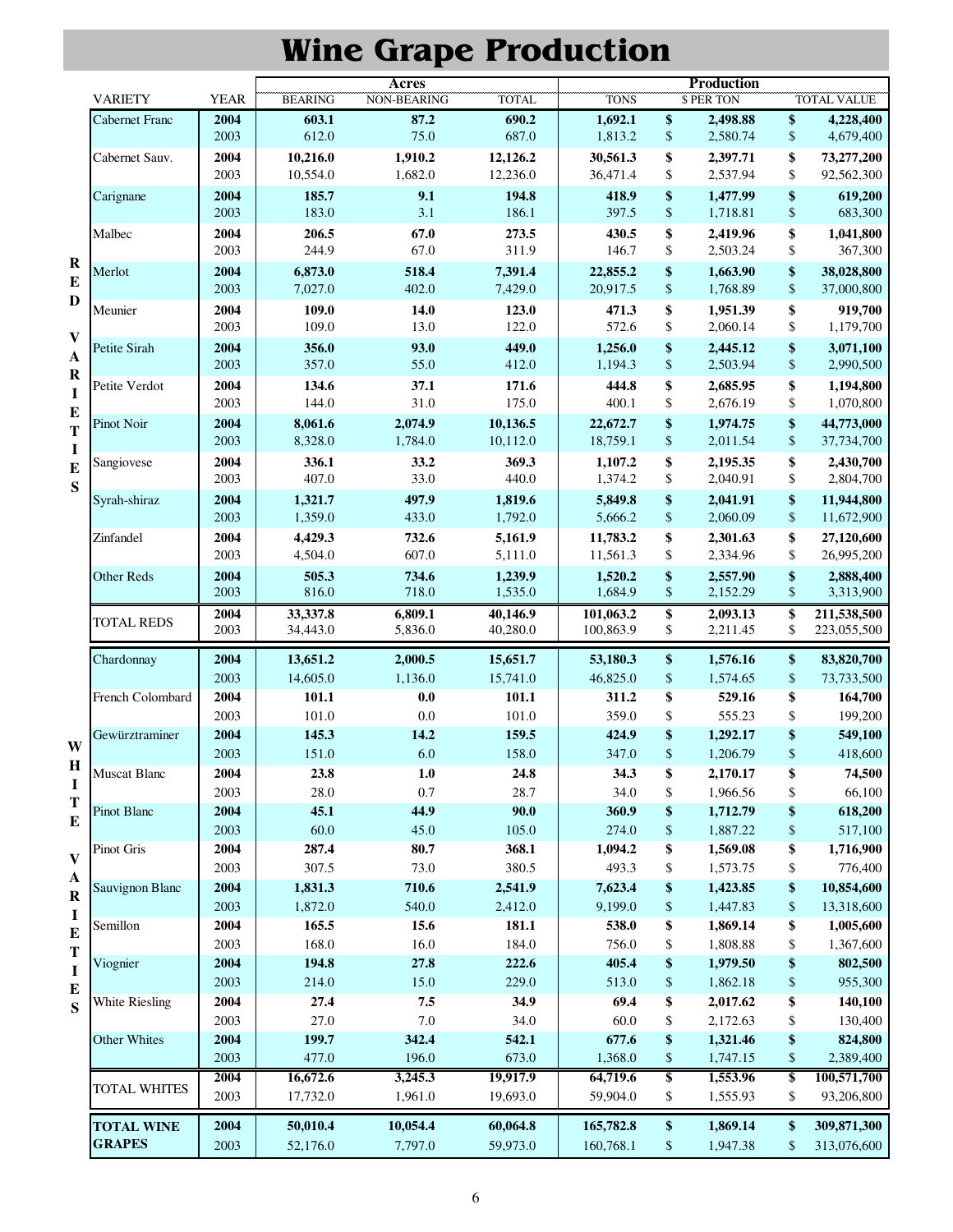

## Wine Grape Production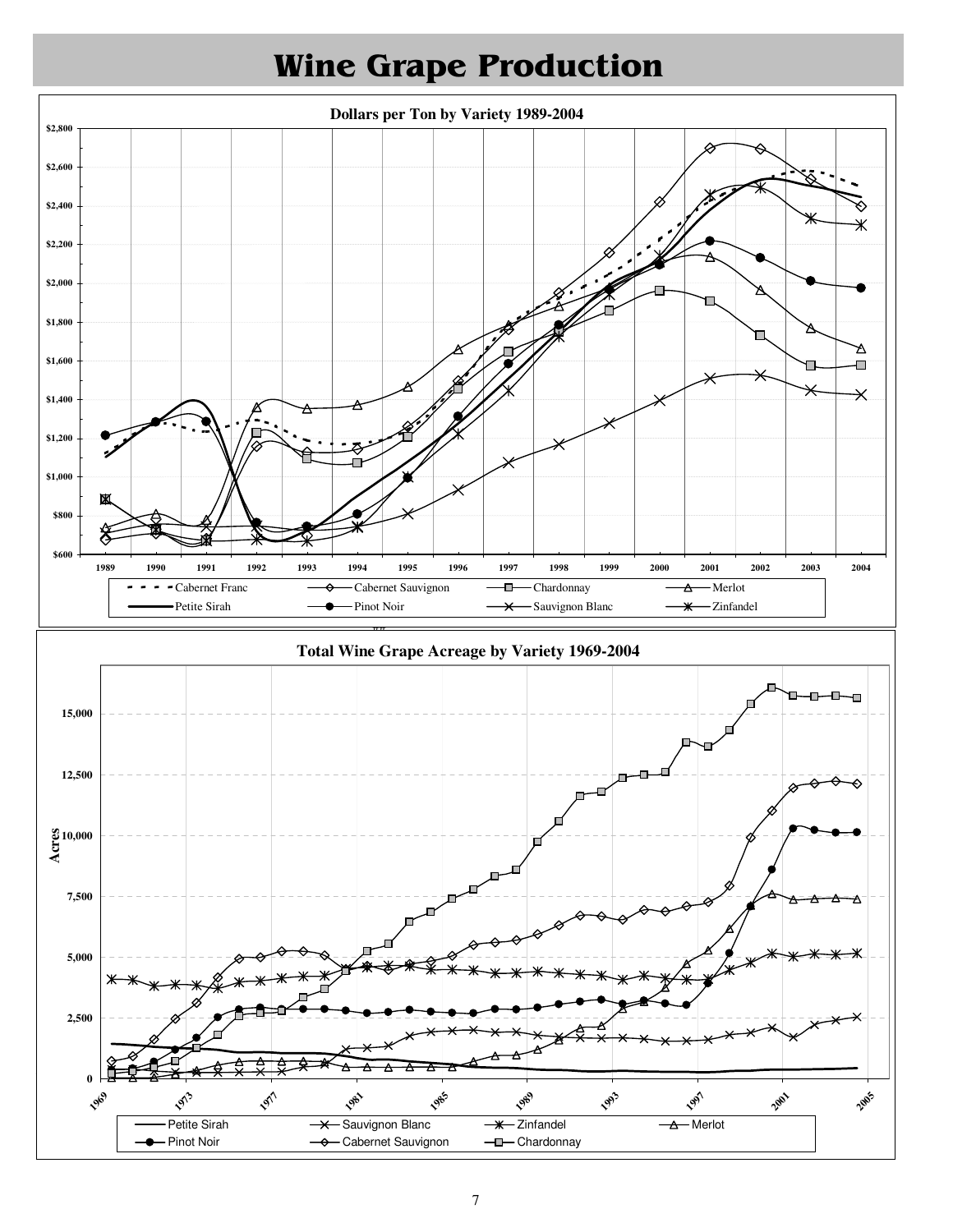# Fruit and Nut Summary

|                     |               |      |                |       |              |                  | <b>Dollar Value</b> |                   |
|---------------------|---------------|------|----------------|-------|--------------|------------------|---------------------|-------------------|
|                     |               |      | <b>Bearing</b> | Tons/ | <b>Total</b> |                  |                     |                   |
| <b>Crop</b>         |               | Year | Acres          | Acre  | <b>Tons</b>  | \$/ Ton          |                     | <b>Total</b>      |
| Apples (all)        |               | 2004 | 3,027          | 14.31 | 43,326       | \$<br><b>130</b> |                     | \$<br>5,617,600   |
|                     |               | 2003 | 3,008          | 15.80 | 47,528       | \$<br>151        |                     | \$<br>7,166,600   |
|                     | Fresh         | 2004 |                |       |              |                  | \$<br>644,300       |                   |
|                     |               | 2003 |                |       |              |                  | 842,900             |                   |
|                     | Processed (A) | 2004 |                |       |              |                  | \$<br>4,973,300     |                   |
|                     |               | 2003 |                |       |              |                  | \$<br>6,323,700     |                   |
| Grapes (wine)       |               | 2004 | 50,010         | 3.31  | 165,783      | \$<br>1,869      |                     | \$<br>309,871,300 |
|                     |               | 2003 | 52,176         | 3.08  | 160,768      | \$<br>1,947      |                     | \$<br>313,076,600 |
| Prunes $(B)$        |               | 2004 | 8              | 0.50  | 4            | \$<br>772        |                     | \$<br>3,100       |
|                     |               | 2003 | 8              | 0.04  | 5            | \$<br>810        |                     | \$<br>4,100       |
| Walnuts             |               | 2004 | 77             | 0.57  | 44           | \$<br>1,060      |                     | \$<br>46,300      |
|                     |               | 2003 | 86             | 1.73  | 149          | \$<br>1,000      |                     | \$<br>149,000     |
| Miscellaneous $(C)$ |               | 2004 |                |       |              |                  |                     | \$<br>322,500     |
|                     |               | 2003 |                |       |              |                  |                     | \$<br>574,900     |
|                     |               | 2004 |                |       |              |                  |                     | \$<br>315,860,800 |
| <b>TOTAL</b>        |               | 2003 |                |       |              |                  |                     | \$<br>320,971,200 |

(A) includes canned, juice/cider, vinegar

(B) dry tons

(C) includes bush-berries, kiwi, black walnuts, plums, all pears, strawberries, figs, chestnuts, olives, etc.

## Apiary Products

| Total Value $(D)$ | 2004 | \$145,400 |
|-------------------|------|-----------|
|                   | 2003 | \$113,100 |

(D) includes honey, wax and pollination

#### Vegetable Crops

| Crop                      | Year | <b>Harvested Acreage</b> | <b>Dollar Value</b> |           |  |  |  |
|---------------------------|------|--------------------------|---------------------|-----------|--|--|--|
| <b>Miscellaneous</b>      | 2004 | 378                      |                     | 7,962,400 |  |  |  |
| <b>Truck Farms</b><br>(E) | 2003 | 383                      |                     | 8,701,700 |  |  |  |

(E) includes melons, mushrooms, potatoes, pumpkins, sprouts, squash, tomatoes, lettuces, etc.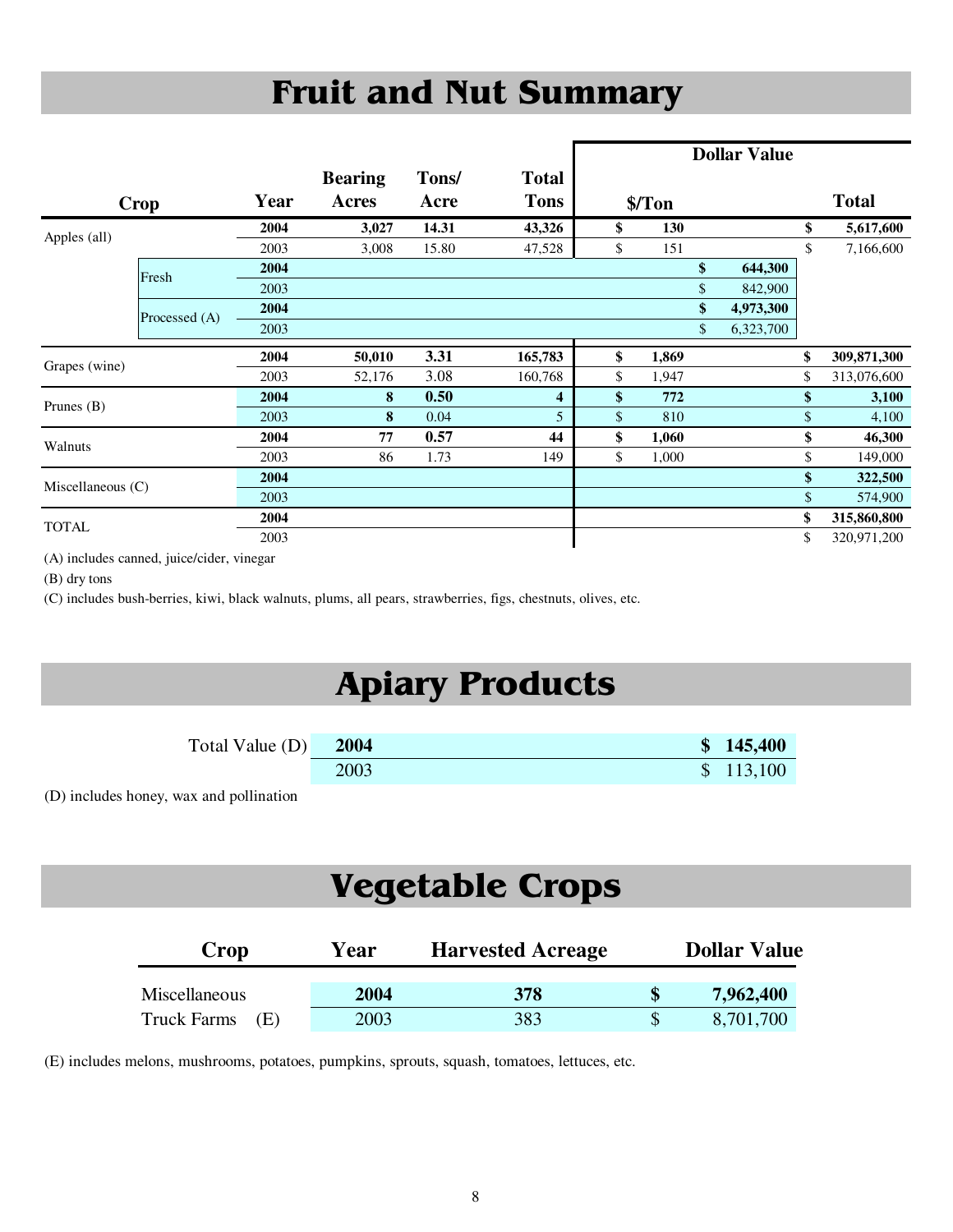### Recapitulation

|                                       | 2003              | 2004              | <b>Change</b> |
|---------------------------------------|-------------------|-------------------|---------------|
| <b>Apiary Products</b>                | \$<br>113,100     | \$<br>145,400     | 0.29          |
| Field Crops*                          | \$<br>6,915,300   | \$<br>7,609,500   | $10.0\%$      |
| Vegetable Crops                       | \$<br>8,701,700   | \$<br>7,962,400   | $-8.5\%$      |
| <b>Nursery Products</b>               | \$<br>26,960,100  | \$<br>28,677,100  | 6.4%          |
| Livestock and Poultry                 | \$<br>54,893,600  | \$<br>54,974,700  | $0.1\%$       |
| <b>Livestock and Poultry Products</b> | \$<br>92,713,100  | \$<br>110,762,700 | 19.5%         |
| Fruit and Nut Crops                   | \$<br>320,971,200 | \$<br>315,860,800 | $-1.6\%$      |
| Total*                                | \$<br>511,268,100 | \$<br>525,992,600 | $2.9\%$       |



### Million Dollar Crops

|    | Wine Grapes $\sim$ All               | 309,871,300 |
|----|--------------------------------------|-------------|
| 2  | Market Milk                          | 98,648,300  |
| 3  | Misc. Livestock and Poultry          | 39,117,600  |
| 4  | Cattle and Calves                    | 13,947,000  |
| 5  | Misc. Livestock and Poultry Products | 11,900,300  |
|    | Nursery $\sim$ Ornamentals           | 10,295,900  |
| 6  | Misc. Nursery Production             | 10,138,200  |
| 8  | Vegetables                           | 7,962,400   |
| 9  | Apples ~ All Varieties               | 5,617,600   |
| 10 | Nursery ~ Cut Flowers                | 5,240,300   |
| 11 | Sheep and Lambs                      | 1,741,600   |
| 12 | Nursery ~ Bedding Plants             | 1,618,600   |
| 13 | Hay ~ All                            | 1,255,600   |
| 14 | Silage $\sim$ All                    | 1,084,100   |

\*2003 figures revised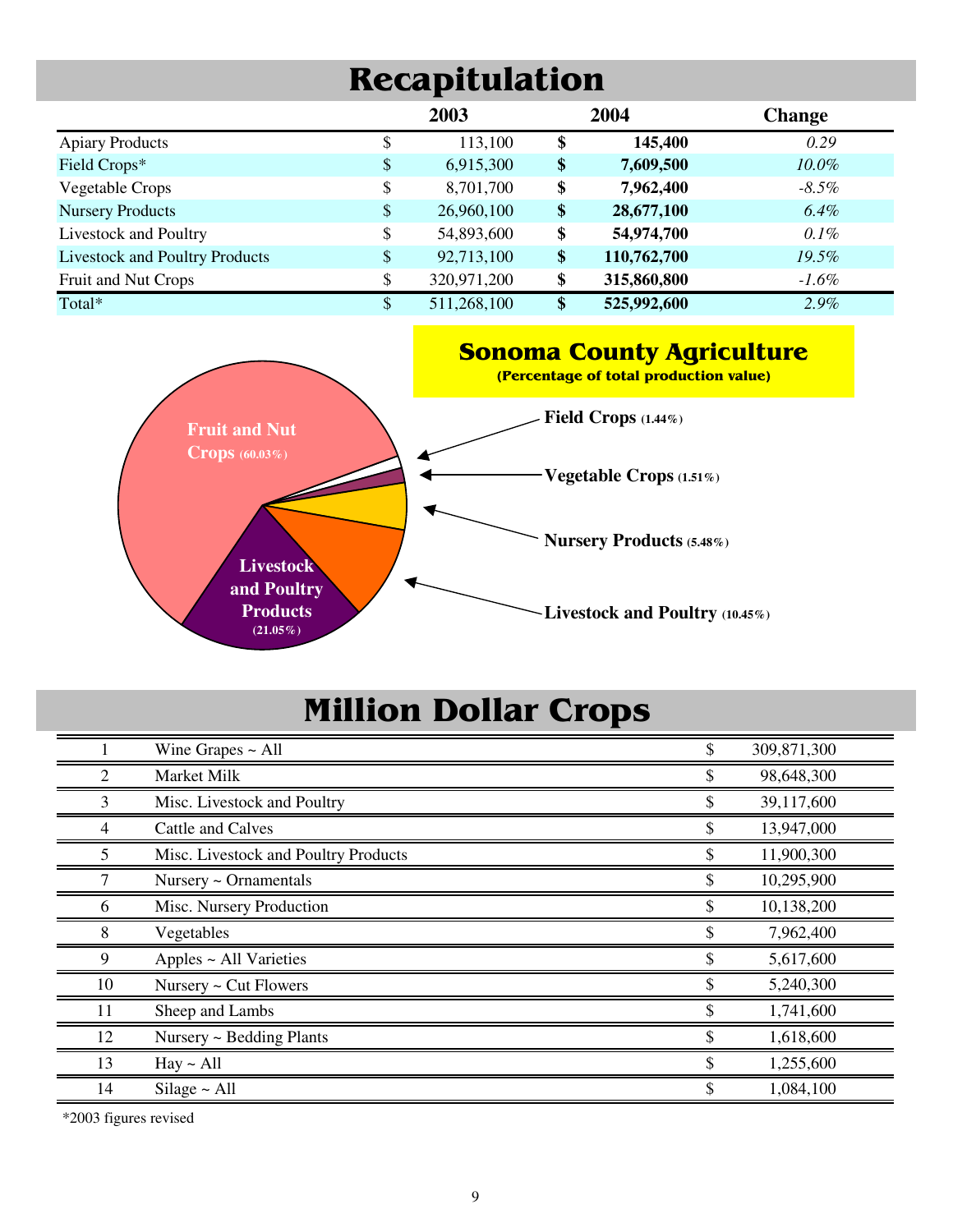### Commercial Fish Catch

(Informational Only—most recent figures available, furnished by California Dept. of Fish and Game)

| <b>Species</b>      |      | <b>Pounds</b> | <b>Value</b>    |
|---------------------|------|---------------|-----------------|
|                     | 2003 | 1,455,317     | \$<br>2,684,265 |
| Salmon, Chinook     | 2002 | 754,650       | \$<br>1,114,172 |
| Crab, Dungeness     | 2003 | 1,273,926     | \$<br>2,108,375 |
|                     | 2002 | 1,141,674     | \$<br>2,211,248 |
| Sole, all           | 2003 | 283,189       | \$<br>139,558   |
|                     | 2002 | 269,016       | \$<br>134,034   |
| Urchin, red         | 2003 | 157,515       | \$<br>71,970    |
|                     | 2002 | 945,067       | \$<br>533,096   |
| Sablefish           | 2003 | 45,017        | \$<br>56,730    |
|                     | 2002 | 36,116        | \$<br>38,693    |
|                     | 2003 | 79,482        | \$<br>46,496    |
| Thornyhead, all     | 2002 | 61,342        | \$<br>43,465    |
| Tuna, Albacore      | 2003 | 33,990        | \$<br>44,997    |
|                     | 2002 | 105,678       | \$<br>82,552    |
| Rockfish, all       | 2003 | 23,916        | \$<br>38,246    |
|                     | 2002 | 86,575        | \$<br>90,547    |
| Halibut, California | 2003 | 13,380        | \$<br>33,027    |
|                     | 2002 | 2,840         | \$<br>6,376     |
| Lingcod             | 2003 | 5,511         | \$<br>7,619     |
|                     | 2002 | 6,357         | \$<br>8,096     |
| Cabezon             | 2003 | 1,394         | \$<br>4,882     |
|                     | 2002 | 2,038         | \$<br>7,338     |
| Miscellaneous       | 2003 | 151,279       | \$<br>126,019   |
|                     | 2002 | 89,374        | \$<br>33,808    |
|                     | 2003 | 3,391,664     | \$<br>5,362,184 |
| <b>Total</b>        | 2002 | 3,515,333     | \$<br>4,427,955 |

#### Timber Harvest

**Year Production Value (G) Value (G) Value (G) 2004 14,136,000 board feet 5,749,075** 2003 15,698,000 board feet \$ 7,291,430 (F) board feet is the quantity of timber cut and scaled (G) value of the timber immediately before cutting board feet **Unit (F)** (Informational Only— most recent figures available, furnished by State Board of Equalization) board feet

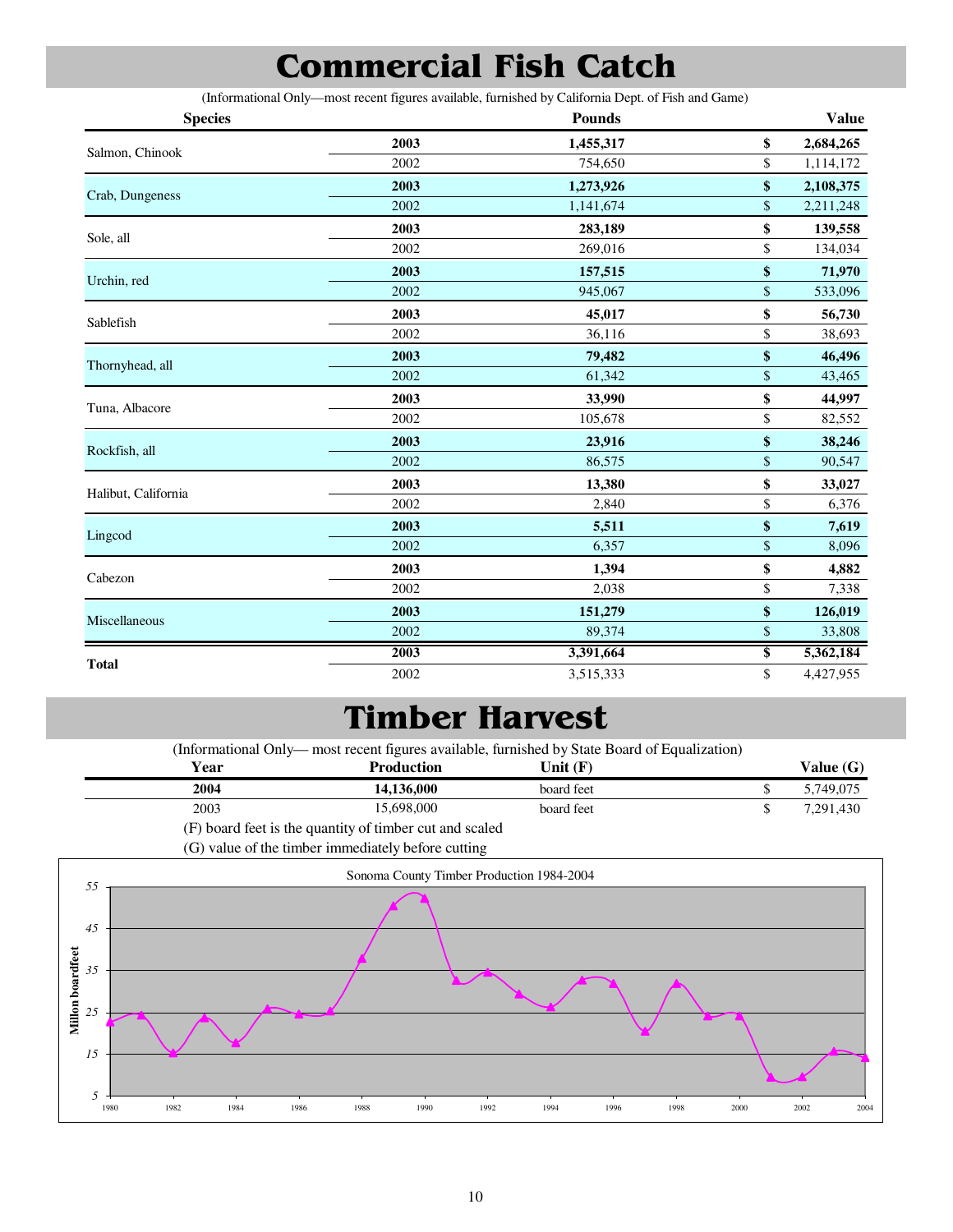### Sustainable Agriculture Report

*By Cree J. Morgan* 

#### **2004 Biological Control Program**

| <b>Targeted Noxious Weed</b>                             | <b>Releases</b>                                                          | <b>Monitoring</b>                                                                                                                                                                                  |
|----------------------------------------------------------|--------------------------------------------------------------------------|----------------------------------------------------------------------------------------------------------------------------------------------------------------------------------------------------|
| <b>YELLOW STARTHISTLE</b><br>(Centaurea solstitialis)    | <b>Yellow Starthistle Rust</b><br>(Puccinia jaceae var.<br>solstitialis) | Flower Weevil (Larinus curtus)<br>Hairy Weevil (Eustenopus villosus)<br>Yellow Starthistle Seedhead weevil (Bangasternus orientalis)<br>Yellow Starthistle Seedhead Gall Fly (Urophora sirunaseva) |
| <b>RED GUM LERP PSYLLID</b><br>(Glycaspis brimblecombei) |                                                                          | Psyllaphaegus blitens                                                                                                                                                                              |
| <b>ASH WHITEFLY</b><br>(Siphoninus phillyreae)           |                                                                          | Encarsia partenopea                                                                                                                                                                                |

#### **Organic Farming Statistics**

| 154 individual organic registrants |                    |            |  |  |
|------------------------------------|--------------------|------------|--|--|
| <b>Commodity</b>                   | <b>Registrants</b> | Acres      |  |  |
| Eggs                               |                    | N/A        |  |  |
| Fruit/Nuts                         | 77                 | 1530       |  |  |
| Grain/Hay                          |                    | 1879       |  |  |
| Meat                               |                    | N/A        |  |  |
| Milk                               |                    | N/A        |  |  |
| Nurseries                          | 27                 |            |  |  |
| Vegetables                         | 62                 | <b>200</b> |  |  |
| Wine Grapes                        | 26                 | 532        |  |  |
| Handlers                           | 13                 | N/A        |  |  |

#### **Pest Detection**

**Trapping:** There were 1,927 traps placed for the detection of exotic insect pests including Mediterranean, Oriental, Olive and Melon Fruit Flies, Gypsy Moth, Japanese Beetle, Khapra Beetle, Vine Mealy Bug and Asian Longhorned Beetle. These traps were serviced 13,220 times. There were 521 traps placed for the Glassy-winged Sharpshooter (GWSS), which were serviced 6,529 times. There were no noxious, exotic pests detected in 2004.

**Entryway Survey:** 256 miles and 7 properties were surveyed for the presence of noxious weed and disease pests.

#### **Pest Exclusion**

A total of 2,168 premise visits occurred in 2004. During these visits, we inspected 43,370 shipments of plant material. Inspections occurred at the express carriers, nurseries, post offices, feed mills, post entry inspections, and pet stores. To assist our nursery industry, we issued 207 federal phytosanitary documents for international shipments, and 1,123 state phytosanitary documents for shipments to other states. Two hundred fifty-two rejections of plant material were made, which is an increase of 14% compared with 2003 rejections. Rejected plant material was either destroyed or reconditioned and released.

To prevent the spread of GWSS into Sonoma County, department personnel inspected 2,984 shipments of nursery material arriving from infested counties in California. There were no adults or viable egg masses intercepted in Sonoma County in 2004.

#### **Listed below are a few of the economically important pest species intercepted in 2004:**

| <b>Lesser Snow Scale</b>  | <b>Gypsy Moth</b>          | <b>Magnolia Scale</b>  | <b>Purple Loosestrife</b> |
|---------------------------|----------------------------|------------------------|---------------------------|
| Pinnaspis strachani       | Lymantria dispar           | Neolecanium comuparvum | Lythrum salicaria         |
| <b>Soil Mealybug</b>      | <b>Rice Smut</b>           | <b>Vine Mealybug</b>   | <b>OuackGrass</b>         |
| Rhizoecus sp.             | Entyloma oryzae            | Planococcus ficus      | Elytrigia repens          |
| <b>Spiraling Whitefly</b> | <b>Australian Sod Flv</b>  | "Lygaeid Bug"          | <b>Spotted Knapweed</b>   |
| Aleurodicus dispersus     | <i>Inopus rubriceps</i>    | Metapoplex ditomoides  | Centaurea maculosa        |
| <b>Longlegged Ant</b>     | <b>Indian Stick Insect</b> | <b>Bigheaded Ant</b>   | <b>Oblong Spurge</b>      |
| Anoplolepis longipes      | Carausius morosus          | Pheidole megacephala   | Euphorbia oblongata       |